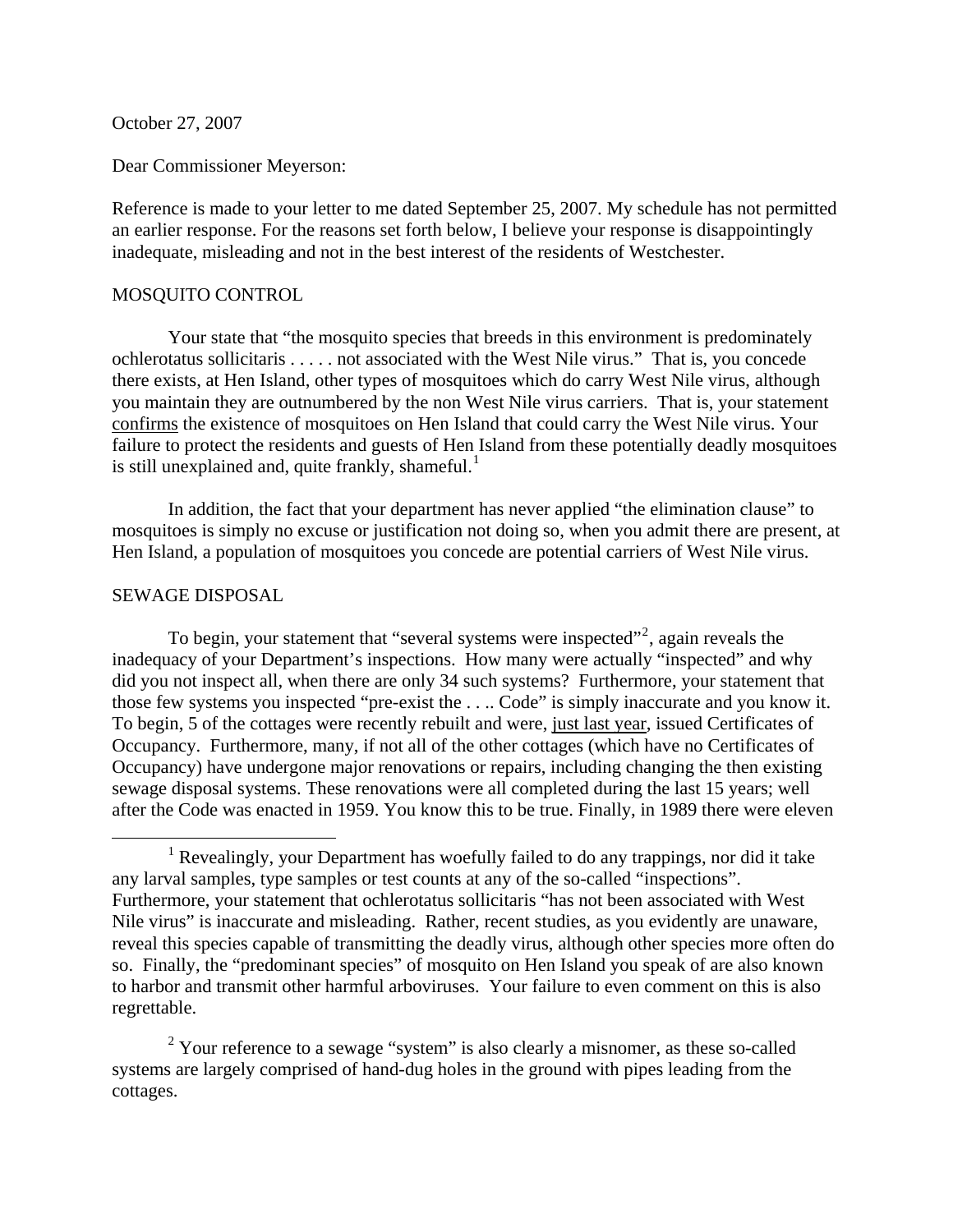outhouses on Hen Island. Today there remains only one. The other ten outhouses were removed, after 1989, and replaced with different non-compliant polluting systems, all without the required Health Department inspection and approval. Your excuse for not requiring compliance based upon "pre-dating the Code" is factually without basis and again, shameful.

Furthermore, your statement that "systems are violative only if the systems seep and overflow" and "inspectors did not find any evidence of sewage seepage or overflow" is an interpretation of the Code that finds no support in law, logic or common sense. As you know, it is a violation of the Code to erect or maintain a sewage disposal system without a permit. None of the sewage disposal systems, including those few your department inspected, have such a permit.

Revealingly, your department's "inspections" did not include conducting any of the dye tests which are performed as a normal protocol of your Department when they are attempting to determine whether there is leakage or seepage. Nor were those cottages you inspected occupied at the time of your inspection. Nor was any sewage system inspected while the system was in use. How could you possibly determine whether the few sewage systems your department "inspected" did leak or seep when your department neglected to perform any test or witness their operation? Why did you choose not do so? Why did your Department not follow protocol? Why did your department's "inspections" consist of only a visual inspection of the outside portion of a few of the offending sewage systems?

Also, you totally fail to address my concerns regarding the fact that some of these systems are within 15 feet of the shoreline or are located under the cottage and/or within 10 feet of neighboring cottages. Each of these conditions exists and are clear violations of the Code.

I agree with your statement "the connection of water stored in cistern tanks to residential faucets is an issue of concern." I do not agree that your department should sit idly by, recommending only the "advisory" that notices be posted to the effect that the water is not safe to drink. This response to this obvious health "issue of concern" is, quite frankly, puzzling and inadequate. You are aware the water in these cisterns was tested and found to have an E coli and other contaminants from bird droppings in it. Is it safe to shower or bathe in? Is it safe to wash dishes or clothes in? Is it safe to brush your teeth in? Do you expect children who cannot read to obey such a written notice? In the event you truly believe your department, although "concerned", should do nothing to prevent the obvious health hazards associated therewith, at least a referral to the appropriate agency would be less negligent.

In conclusion, Mr. Meyerson, I am disturbed by the content of your response as I believe the other residents of Hen Island and the citizens of Westchester County should be. Furthermore, I believe your actions and your explanations are being controlled and dictated by others in the County Administration for reasons unrelated to the merits of the conditions existing on Hen Island. I look forward to exposing the inaccurate and improperly motivated actions and statements your department has undertaken, in Court when my attorneys examine you, under oath.